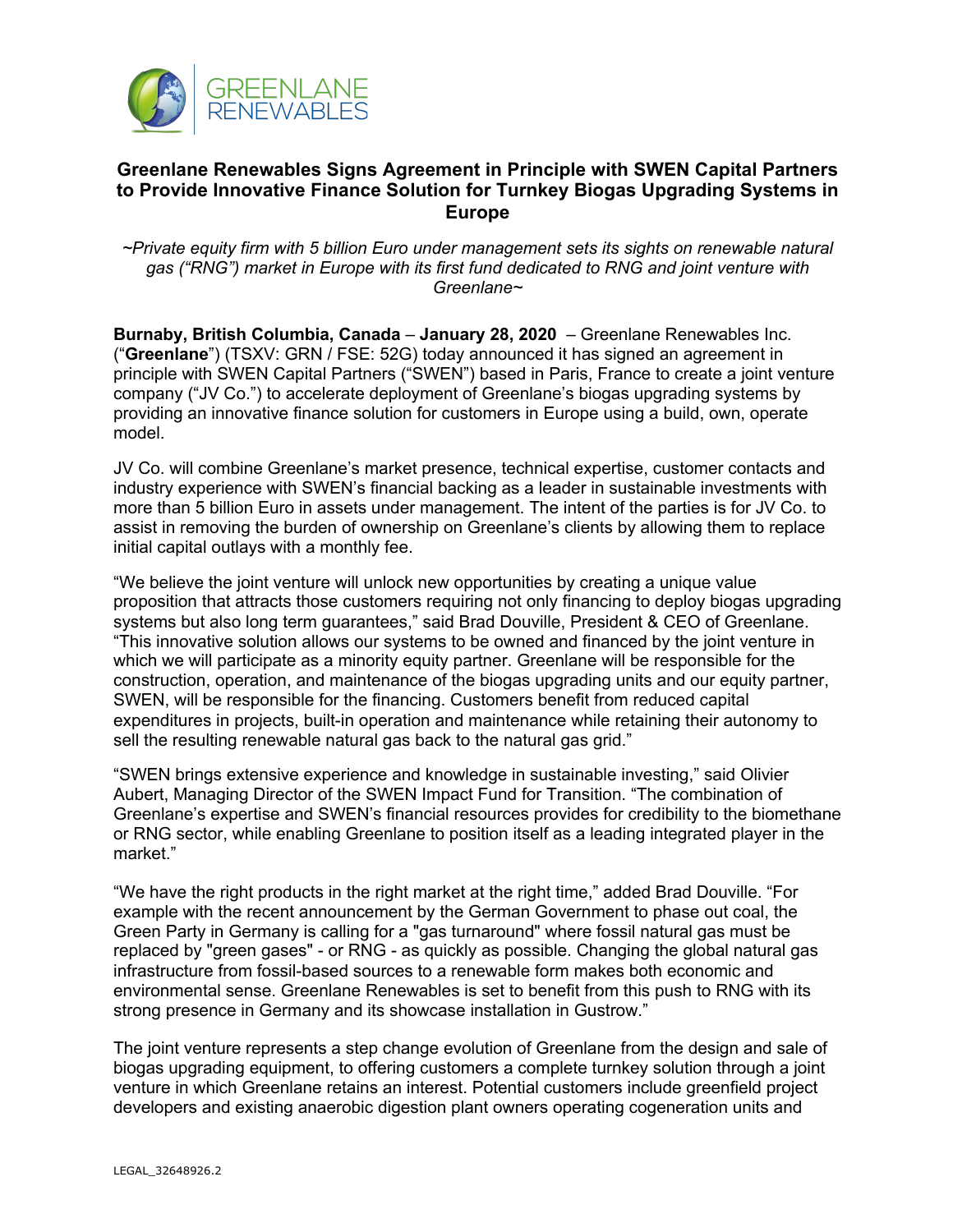having an interest to switch to injection of biomethane, while keeping initial costs down. The creation of JV Co. is subject to the settling of a final agreement between the parties, a process that is expected to be concluded by the end of the second quarter. The current agreement in principle is non-binding except in respect of non-material terms and there can be no guarantees that a final definitive agreement will be reached.

## **About SWEN Capital Partners**

SWEN Capital Partners is an AMF-approved management company, held mainly by the OFI group and Arkea. With nearly 5 billion Euro under management, SWEN Capital Partners is a long-standing player in Responsible Investment and now a diversified investment platform that includes both primary, secondary and direct fund investments. For more information, please visit www.swen-cp.fr

## **About Greenlane Renewables**

Greenlane Renewables is a leading global provider of biogas upgrading systems that are helping decarbonize natural gas. Our systems produce clean, low-carbon renewable natural gas from organic waste sources including landfills, wastewater treatment plants, dairy farms, and food waste, suitable for either injection into the natural gas grid or for direct use as vehicle fuel. Greenlane is the only biogas upgrading company offering the three main technologies: water wash, pressure swing adsorption, and membrane separation. With over 30 years industry experience, patented proprietary technology, and over 100 biogas upgrading units supplied into 18 countries worldwide, including the world's largest biogas upgrading facility, Greenlane is inspired by a commitment to helping waste producers improve their environmental impact, green credentials, and bottom line. For further information, please visit www.greelanerenewables.com.

## **For more information please contact:**

Incite Capital Markets Eric Negraeff / Darren Seed Ph: 604.493.2004 Brad Douville, President & CEO, Greenlane Renewables Email: IR@greenlanebiogas.com

FORWARD-LOOKING INFORMATION – This news release contains "forward-looking information" within the meaning of applicable securities laws. All statements contained herein that are not historical in nature contain forward-looking information. Forward-looking information can be identified by words or phrases such as "may", "expect", "likely", "should", "would", "plan", "anticipate", "intend", "potential", "proposed", "estimate", "believe" or the negative of these terms, or other similar words, expressions and grammatical variations thereof, or statements that certain events or conditions "may" or "will" happen. The forward-looking information contained in this press release, includes, but is not limited to, statements relating to the creation of a joint venture company to accelerate deployment of Greenlane's biogas upgrading systems, the combination of Greenlane's market presence, technical expertise, customer contacts and industry experience with SWEN's financial backing for the joint venture, the intent of the parties for the joint venture, the unlocking of new opportunities with the joint venture, Greenlane participating in the joint venture as a minority equity partner, the responsibilities of Greenlane under the joint venture, the joint venture representing a step change evolution of Greenlane, and the settling or conclusion of the final definitive agreement. The forward-looking information contained herein is made as of the date of this press release and is based on assumptions management believed to be reasonable at the time such statements were made, including management's perceptions of future growth, results of operations, operational matters, historical trends, current conditions and expected future developments, as well as other considerations that are believed to be appropriate in the circumstances. While we consider these assumptions to be reasonable based on information